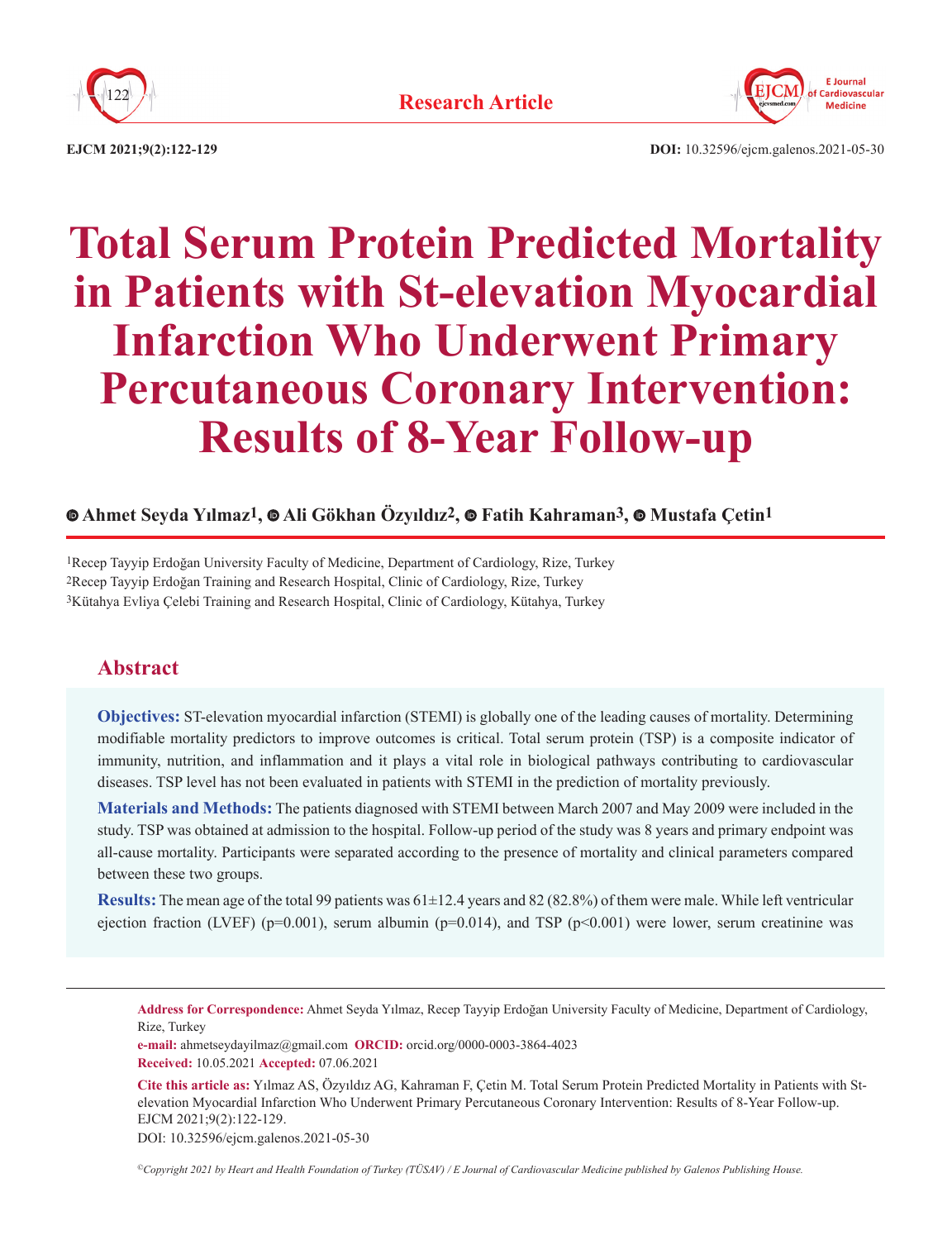



higher (p=0.003) in the mortality group. Diabetes mellitus (p=0.007), increased age (p=0.027), LVEF (p=0.006), serum creatinine level (p=0.023), and TSP (hazard ratio: 0.159, 95% confidence interval: 0.062-0.408, p<0.001) predicted mortality independently.

**Conclusion:** TSP level predicted all-cause mortality independently in STEMI patients who underwent primary percutaneous coronary intervention during 8-year follow-up.

**Keywords:** ST-elevation myocardial infarction (STEMI), total serum protein (TSP), mortality, acute coronary syndrome, malnutrition

#### **Introduction**

ST-elevation myocardial infarction (STEMI) is still responsible for a large number of deaths globally, despite modern medical and interventional treatment options and early revascularization<sup>(1)</sup>. Therefore, determining the high-risk patient group is essential to provide earlier and intensive treatment modalities and for closer followup. Although many clinical factors that predict clinical outcomes in patients with STEMI have been identified, these scoring tools consisted of many clinical factors and were evaluated for less than 5 years. Besides, results were controversial $(2)$ . Since clinical conditions such as myocardial fibrosis, ventricular remodeling, recurrent myocardial infarction (MI), ventricular dilatation, and arrhythmias, which are associated with mortality, occur in a long course, it can be asserted that longer follow-up could give more accurate results for mortality.

Serum albumin represents approximately half of the TSP and is the primary determinant of metabolic homeostasis. Albumin regulates microvascular permeability and plasma oncotic pressure, and has an antioxidant function. Hypoalbuminemia is a robust prognostic marker in patients with coronary artery disease  $(CAD)^{(3,4)}$ . In addition, an elevated level of globulin, referred to as gamma gap (difference between TSP and albumin), was associated with a worse outcome. Gamma gap-related mortality was demonstrated to be caused by inflammation. However, it has been evaluated with a scarce number of studies $(5)$ .

On the other hand, total serum protein (TSP) is a composite indicator of immunity, nutrition, and metabolic balance by including albumin and globulin. Impaired nutritional status and immunity were shown to contribute to the prognosis of patients with  $CAD^{(6)}$ . Therefore, TSP evaluation could be more beneficial to predict outcomes than albumin and globulin alone. Nevertheless, the prognostic value of TSP predicting mortality in STEMI has not been studied yet.

By considering the pivotal roles of TSP in cardiovascular diseases (CVDs), we postulated that a total protein could provide better mortality risk prediction above and beyond the known clinical risk factors, single protein, and established biomarkers. It was aimed to examine the role of TSP in predicting mortality in STEMI patients who underwent p-PCI during 8-year follow-up.

#### **Materials and Methods**

#### **Study Population**

This retrospective and observational study was carried with STEMI patients admitted to our clinic between March 2007 and May 2009. The sociodemographic data, past medical histories and detailed physical examinations of each patient were acquired at admission by experienced cardiologists and recorded in the database system of the hospital. Patients with ≥1mm ST-elevation in consecutive leads related to one of the major coronary arteries' tertiaries on electrocardiography were accepted STEMI and delivered to angiography laboratory, immediately<sup>(1)</sup>.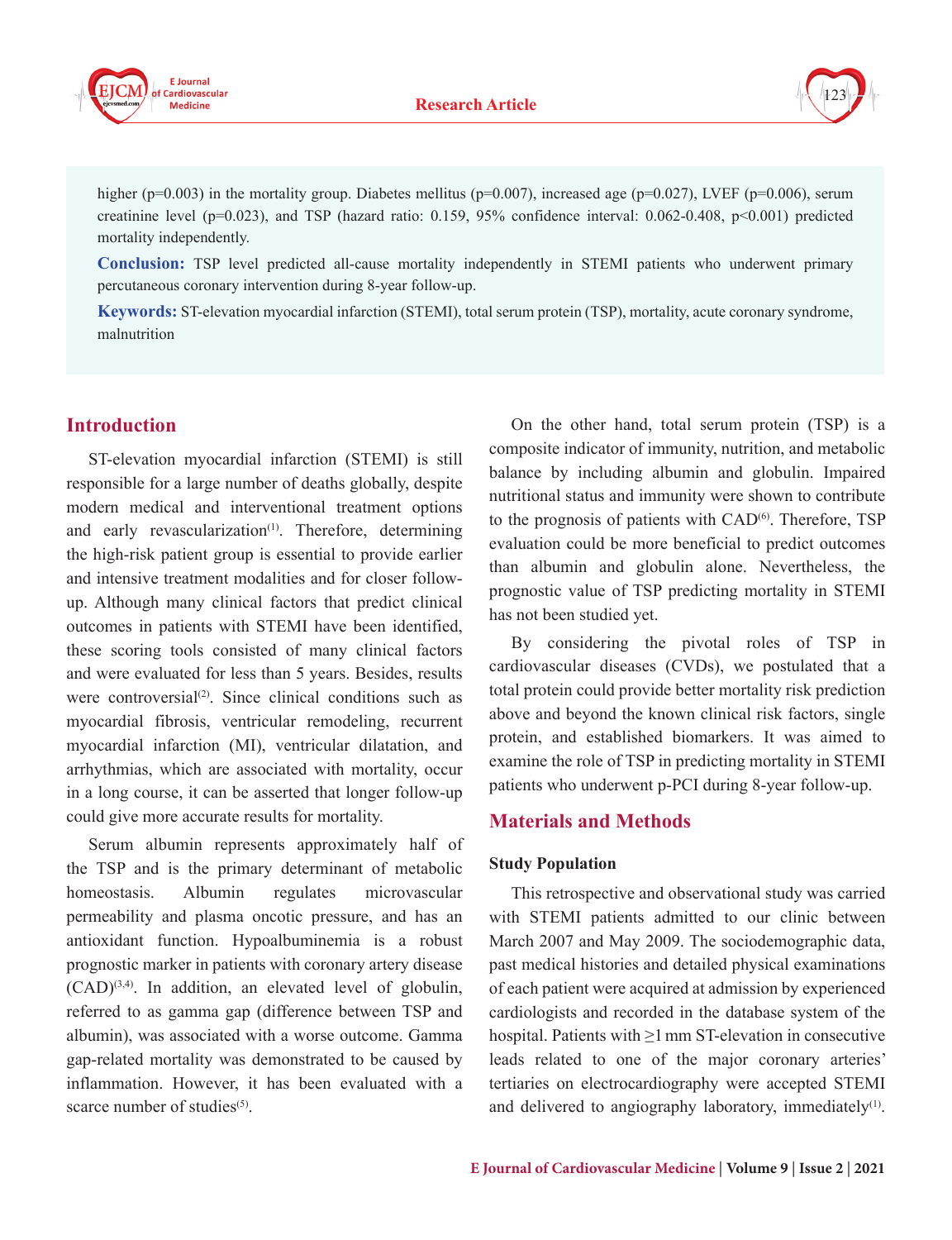



The STEMI diagnosis was confirmed by coronary angiogram. Institutional review board approved the study with 40465587-050.01.04-75 number on 09.04.2021 and the informed consent was obtained from patients or parents.

#### **Cardiovascular Risk Factors**

The diagnoses of hypertension and diabetes mellitus (DM) were established according to the current guidelines<sup> $(7)$ </sup>. The presence of familial history of CAD was defined as the development of atherosclerotic CVD or death from CVD in a first-degree relative (ie, parent or sibling) prior to age of 55 years for males or 65 years for females. Those who smoke at least 1 cigarette a day were defined as a regular smoker. Body mass index (BMI) was obtained by the weight/[height  $(cm)^2]$  formula.

#### **Laboratory Analysis**

Suitable samples for routine biochemistry, hemogram, creatinine kinase-MB (CK-MB), troponin, and inflammation markers were received from all patients at admission. Glucose and lipid parameters were evaluated after at least 8 hours of fasting and were determined using standard methods. CK-MB and troponin-I (Tn-I) measurements were repeated at 4-hour intervals. As the laboratory indicates Tn-I above 50 ng/mL as >50 ng/mL, it was included in the analysis as 50 ng/mL. Blood samples obtained at the admission were immediately centrifuged, and the obtained serum specimen was awaited in a freezer at −20 °C. The amount of TSP was measured using colorimetric assay with the Beckman Synchron LX20.

## **Coronary Angiography and Percutaneous Coronary Intervention**

Coronary angiography was conducted urgently using the Judkins technique in all patients. Left anterior descending and circumflex coronary arteries were viewed from at least four different angles and the right coronary artery from at least two different angles. The coronary artery with total occlusion was revascularized with the coronary balloon and/or stent immediately after imaging.

Thrombolysis in Myocardial Infarction (TIMI) flow was evaluated. In epicardial arteries with a diameter of  $\geq 1.5$ mm, any lesion that caused at least 50% lumen narrowing compared to the closest segment was considered as significant stenosis. Intervention to the total occluded coronary artery at first angiogram was determined as the revascularization strategy. In case of a severe lesion other than the culprit lesion, elective PCI was planned. Patients were treated following the current guidelines and awaited in the coronary intensive care unit until stabilization was achieved $(8)$ 

## **Transthoracic Echocardiography**

Detailed two-dimensional echocardiography was carried out in all patients before discharge and during routine follow-up by using Philips Epiq 7 systems (Andover, MA) and a 2.5–3.5-MHz transducer. Left atrial and ventricular dimensions and septal and posterior wall thickness were gained by M-mode echocardiography. In addition, conventional Doppler and Tissue Doppler parameters were obtained. Left ventricular ejection fraction (LVEF) was measured from left ventricular dimensions.

## **Exclusion Criteria**

Patients complicated with PCI-related coronary dissection, coronary rupture, acute or hyperacute stent thrombosis, previous cardiovascular surgery with any indication, end-stage liver or kidney disease, malignancy, history of radiotherapy or chemotherapy, collagen vascular disease, history of cerebrovascular event, endocrine disorders, active or chronic inflammatory disease, moderate to severe valvular heart disease, pulmonary embolism, myocarditis, cardiogenic shock, previous cardiomyopathy and those with a BMI of 18.5 and/or below were excluded from the study.

## **Clinical Follow-up and Primary Endpoint**

The primary endpoint of the study was all-cause mortality. The patients were followed for approximately 8 years. Mortality data were obtained by assessing the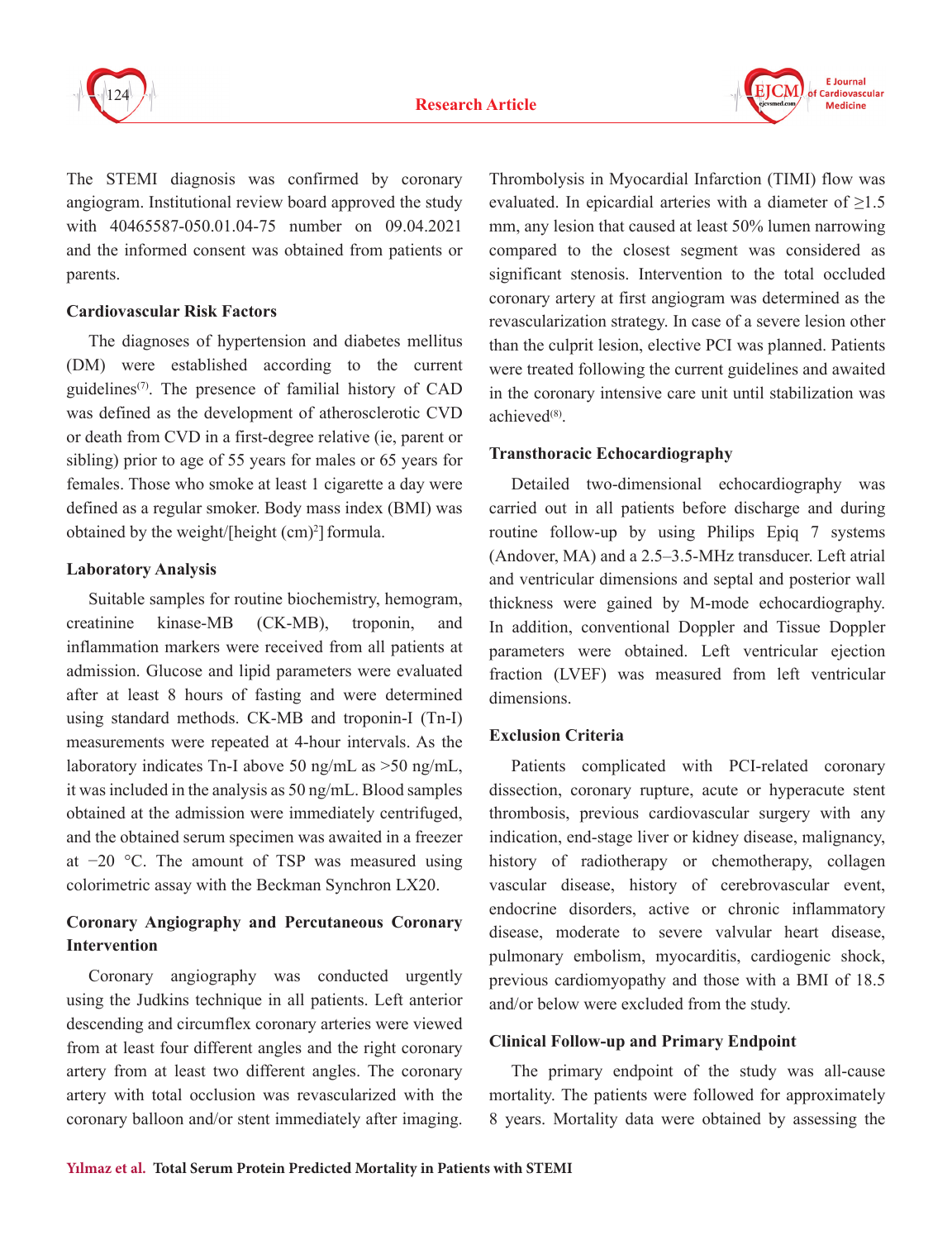

hospital medical records and national death database. In case mortality data could not be reached, direct phone calls to patients or their relatives were performed.

#### **Statistical Analysis**

SPSS 23.0 version software package (Chicago, IL) was employed to analyze the obtained data. A two-tailed p-value of ≤0.05 was accepted as statistical significance. The Kolmogrov-Smirnov test and visual histograms were conducted to assess the normality assumption of variables. The homogeneity of variances was tested with the Levenes's test. While continuous variables were stated as mean  $\pm$  standard deviation, categorical variables were presented with percentages. The chi-square test was employed to compare the categorical groups. While the two-tailed Student's t-test was conducted for parameters that were normally distributed, continuous parameters that were non-normally distributed were analyzed with the Mann-Whitney U test. The univariate regression analysis was carried out to assess the effects of the various variables on mortality. A p-value (2-tailed) of less than 0.05 was identified as statistical significance. The variables with unadjusted p<0.1 were accepted to be confounding factors and included in the multivariable Cox logistic regression analysis. The predictive value of TSP for mortality was estimated by areas under the receiver operating characteristic (ROC) curve. Cumulative surveys of above and below the determined TSP value were compared by the Kaplan-Meier analysis.

## **Results**

The mean age of a total 99 patients was  $61\pm12.4$  years, and 82 (82.8%) of them were male. Patients were separated into two groups according to the presence of mortality. The mortality group was older  $(p=0.05)$  and had a higher rate of DM (p=0.02). Both groups exhibited similar characteristics in terms of gender (p=0.246), hypertension (p=0.456) and other demographic features (Table 1).

The time from the onset of the STEMI-related complaints to the percutaneous intervention was determined as the pain-to-balloon time, and although it did not reach statistical significance, it was found to be longer in the mortality group [270 (150-450) vs 330  $(220-480)$ , p=0.259]. On the other hand, TIMI flow after revascularization ( $p=0.001$ ) and LVEF ( $45.4\pm10.5$  vs  $38.6\pm6.9$ , p=0.001) were lower in the mortality group. Furthermore, serum creatinine  $(0.93\pm0.22 \text{ vs } 1.1\pm0.46$ mg/dL,  $p=0.003$ ) and fasting blood glucose [105 (92-122) vs 119 (97-176),  $p=0.008$ ] were higher in the mortality group. Although they were within the normal range in both groups, hemoglobin (14.2 $\pm$ 1.5 vs 13.2 $\pm$ 1.3 g/dL, p=0.002), albumin (4.2 $\pm$ 0.32 vs 4.0 $\pm$ 0.33 mg/dL, p=0.014), and TSP  $(7.2\pm0.51 \text{ vs } 6.8\pm0.45 \text{ mg/dL}, p<0.001)$  were lower in the mortality group (Table 1).

Backward multivariable Cox regression analysis demonstrated that DM [hazard ratio (HR)=3.073, 95% confidence interval  $(CI)=1.361-6.931$ ,  $p=0.007$ ], age (HR=1.045, 95% CI=1.005-1.086, p=0.027), LVEF (HR=0.934, 95% CI=0.890-0.981, p=0.006), serum creatinine level (HR=3.025, 95% CI:=1.162-7.877, p=0.023), and TSP (HR=0.159, 95% CI=0.062-0.408, p<0.001) were determined as independent predictors of mortality (Table 2).

ROC analysis showed that TSP value below 6.95 mg/dL predicted mortality with 73.8% sensitivity and 69% specificity (AUC=0.211, p<0.001) (Figure 1). Additionally, the Kaplan-Meier curve showed that TSP <6.95 mg/dL increased the risk of mortality starting from the early phase up to 8 years of follow-up (Figure 2).

## **Discussion**

It was found that TSP, age, presence of DM, serum creatinine level, and LVEF were independent predictors of mortality after 8-year follow-up in STEMI patients who underwent p-PCI. The role of TSP in predicting mortality after long-term follow-up has not been studied previously.

TSP consists of albumin and globulin fraction, including enzymes, complements, and carrier proteins. These proteins are mainly responsible for inflammation, immunity, and nutritional balance $(6,8)$ . C-reactive protein, pro-brain natriuretic peptide (pro-BNP), fibrinogen, and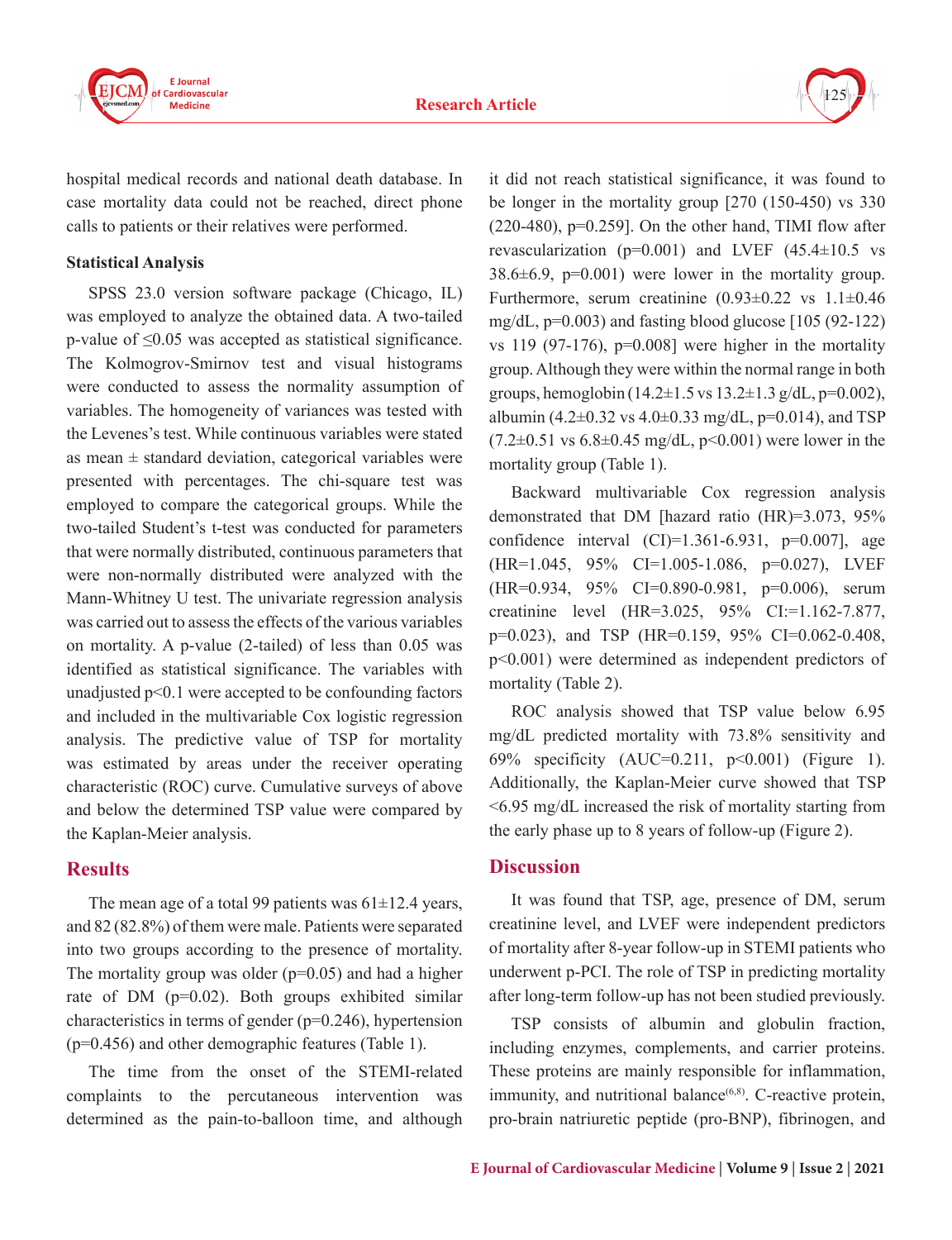



#### **Table 1.** Baseline characteristics of the study population.

|                                | Mortality (-)<br>$(n=68)$ | Mortality (+)<br>$(n=31)$ | <b>All patients</b><br>$(n=99)$ | p-value |  |  |  |  |  |  |
|--------------------------------|---------------------------|---------------------------|---------------------------------|---------|--|--|--|--|--|--|
| Variable                       | Demographic data          |                           |                                 |         |  |  |  |  |  |  |
| Age (years)                    | 58.4±11.5                 | 66.9±12.8                 | 61±12.4                         | 0.005   |  |  |  |  |  |  |
| Gander (male), n (%)           | 58 (85.3)                 | 24 (77.4)                 | 82 (82.8)                       | 0.246   |  |  |  |  |  |  |
| Diabetes mellitus, n (%)       | 11(16.2)                  | 14(45.2)                  | 25(25.3)                        | 0.002   |  |  |  |  |  |  |
| Hypertension, n (%)            | 24(35.3)                  | 12(38.7)                  | 36 (36.4)                       | 0.456   |  |  |  |  |  |  |
| Hyperlipidemia, n (%)          | 41 (60.3)                 | 15(48.4)                  | 56 (56.6)                       | 0.187   |  |  |  |  |  |  |
| Current smoking, n (%)         | 30(44.1)                  | 8(25.8)                   | 38 (38.4)                       | 0.183   |  |  |  |  |  |  |
| BMI ( $kg/m2$ )                | $27.5 \pm 3.9$            | $27.3 \pm 4.8$            | $27.5 + 4.1$                    | 0.849   |  |  |  |  |  |  |
| PBT (sec)                      | 270 (150-450)             | 330 (220-480)             | 270 (172-450)                   | 0.259   |  |  |  |  |  |  |
| Heart rate (beat/min)          | 81 (62-94)                | 84 (70-91)                | 83 (69-92)                      | 0.854   |  |  |  |  |  |  |
| LV EF (%)                      | 45.4±10.5                 | 38.6±6.9                  | 43.6±10.1                       | 0.001   |  |  |  |  |  |  |
| <b>Killip</b>                  |                           |                           |                                 |         |  |  |  |  |  |  |
| 1, $n$ (%)                     | 57 (83.8)                 | 23(74.2)                  | 80(80.8)                        |         |  |  |  |  |  |  |
| ≥2, n (%)                      | 11(16.2)                  | 8(25.8)                   | 19 (19.2)                       | 0.264   |  |  |  |  |  |  |
| Laboratory data                |                           |                           |                                 |         |  |  |  |  |  |  |
| Peak CK-MB (ng/uL)             | 235 (128-300)             | 300 (175-300)             | 108 (94-139)                    | 0.253   |  |  |  |  |  |  |
| Peak Troponin (ng/uL)          | $45.2 \pm 10.8$           | 46.9±8.9                  | $45.7 \pm 10$                   | 0.471   |  |  |  |  |  |  |
| WBC (10 <sup>3</sup> /µL)      | 11.06±3.9                 | $12.8 \pm 5.1$            | $11.5 \pm 4.3$                  | 0.082   |  |  |  |  |  |  |
| Hemoglobin (g/dL)              | $14.2 \pm 1.5$            | $13.2 \pm 1.3$            | $13.9 \pm 1.5$                  | 0.002   |  |  |  |  |  |  |
| Creatinine (mg/dL)             | $0.93 \pm 0.22$           | $1.1 \pm 0.46$            | $0.97 \pm 0.30$                 | 0.003   |  |  |  |  |  |  |
| Fasting glucose (mg/dL)        | 105 (92-122)              | 119 (97-176)              | 108 (94-139)                    | 0.008   |  |  |  |  |  |  |
| HsCrp (mg/dL)                  | $0.39(0.29-1.11)$         | $0.76(0.210-1.48)$        | $0.43(0.25-1.28)$               | 0.093   |  |  |  |  |  |  |
| Total Protein (mg/dL)          | $7.2 \pm 0.51$            | $6.8 \pm 0.45$            | $7.1 \pm 0.5$                   | < 0.001 |  |  |  |  |  |  |
| Albumin (mg/dL)                | $4.2 \pm 0.32$            | $4.0 \pm 0.33$            | $4.1 \pm 0.33$                  | 0.014   |  |  |  |  |  |  |
| Type of MI (anterior), $n$ (%) | 30(44.1)                  | 18(58.1)                  | 48 (48.5)                       | 0.202   |  |  |  |  |  |  |
| Angiographic data              |                           |                           |                                 |         |  |  |  |  |  |  |
| <b>IRA count</b>               |                           |                           |                                 |         |  |  |  |  |  |  |
| $\mathbf{1}$                   | 23(33.8)                  | 4(12.9)                   | 27(27.3)                        | 0.020   |  |  |  |  |  |  |
| $\overline{2}$                 | 25 (36.8)                 | 12(38.7)                  | 37 (37.4)                       |         |  |  |  |  |  |  |
| $\ensuremath{\mathsf{3}}$      | 20 (29.4)                 | 15(48.7)                  | 35 (35.4)                       |         |  |  |  |  |  |  |
| <b>IRA</b>                     |                           |                           |                                 |         |  |  |  |  |  |  |
| <b>LAD</b>                     | 31(45.6)                  | 18(58.1)                  | 49 (49.5)                       | 0.389   |  |  |  |  |  |  |
| <b>RCA</b>                     | 25(36.8)                  | 8(25.8)                   | 33(33.3)                        |         |  |  |  |  |  |  |
| CX                             | 12 (17.6)                 | 5(16.1)                   | 17(17.2)                        |         |  |  |  |  |  |  |
| Final TIMI flow, n (%)         |                           |                           |                                 |         |  |  |  |  |  |  |
| $0 - 1$                        | 5(7.4)                    | 3(9.7)                    | 8(8.1)                          | 0.001   |  |  |  |  |  |  |
| 2                              | 8(11.8)                   | 14 (45.2)                 | 22 (22.2)                       |         |  |  |  |  |  |  |
| 3                              | 55 (80.9)                 | 14(45.2)                  | 69 (69.7)                       |         |  |  |  |  |  |  |
| <b>Medication at discharge</b> |                           |                           |                                 |         |  |  |  |  |  |  |
| ASA, n (%)                     | 68 (100)                  | 27 (87.1)                 | 95 (96)                         | 0.734   |  |  |  |  |  |  |
| Clopidogrel, n (%)             | 68 (100)                  | 29 (98.3)                 | 97 (98.9)                       | 0.987   |  |  |  |  |  |  |
| CCB, n (%)                     | 3(4.4)                    | 0(0)                      | 3(3)                            | 0.405   |  |  |  |  |  |  |
| BB, n (%)                      | 65 (95.6)                 | 24 (77.4)                 | 89 (89.9)                       | 0.121   |  |  |  |  |  |  |
| Statin, n (%)                  | 66 (97.1)                 | 27 (87.1)                 | 93 (93.9)                       | 0.747   |  |  |  |  |  |  |
| ACEI/ARB n (%)                 | 65 (95.5)                 | 29 (93.5)                 | 94 (94.9)                       | 0.153   |  |  |  |  |  |  |

*BMI: Body mass index, PBT: Paint o balloon time, LVEF: Left ventricle ejection fraction, CK-MB: Creatine kinase, WBC: White blood count, HsCrp: High sensitive C-reactive protein, MI: Myocardial Infarction, IRA: Infarct related artery, LAD: Left anterior descending artery, RCA: Right coronary artery, CX: Circumflex artery, ASA: Acetyl salicylic acid, CCB: Calcium channel blocker, BB: Beta blocker, ACEI: Angiotensin-converting enzyme inhibitor, ARB: Angiotensin receptor blockers, n: Number*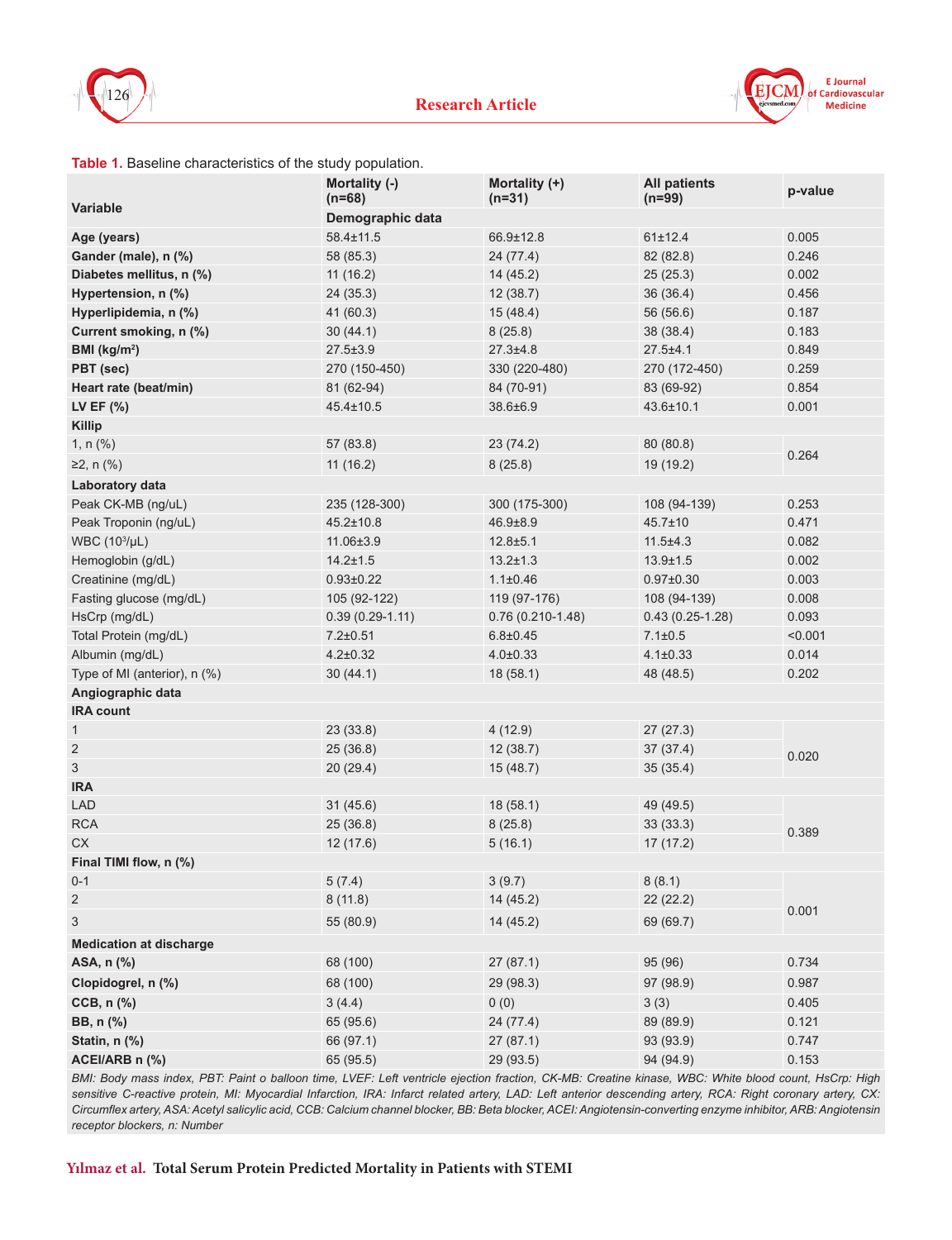







**Figure 1.** TSP <6.95 mg/dL predicted mortality with 73.8% sensitivity and 69% specificity

TSP: Total serum protein, ROC: Receiver operating characteristic, AUC: Area under the curve

**Figure 2.** Kaplan-Meier curve showing TSP <6.95 mg/dL increases the risk of mortality for 8 years of follow-up TSP: Total serum protein, Cum: Cumulative

|                      | <b>Univariable</b> |              |         | <b>Multivariable</b> |             |         |  |
|----------------------|--------------------|--------------|---------|----------------------|-------------|---------|--|
| <b>Variable</b>      | <b>OR</b>          | 95%Cl        | p-value | <b>OR</b>            | 95%CI       | p-value |  |
| Diabetes mellitus    | 3.240              | 1.593-6.591  | 0.001   | 3.073                | 1.361-6.931 | 0.007   |  |
| Fasting glucose      | 1.008              | 1.004-1.013  | < 0.001 |                      |             |         |  |
| Age                  | 1.055              | 1.021-1.090  | 0.001   | 1.045                | 1.005-1.086 | 0.027   |  |
| <b>LVEF</b>          | 0.933              | 0.895-0.972  | 0.001   | 0.934                | 0.890-0.981 | 0.006   |  |
| Hemoglobin           | 1.103              | 1.082-1.124  | 0.018   |                      |             |         |  |
| Serum creatinine     | 4.716              | 2.097-10.604 | < 0.001 | 3.025                | 1.162-7.877 | 0.023   |  |
| <b>Total Protein</b> | 0.246              | 0.113-0.535  | < 0.001 | 0.159                | 0.062-0.408 | < 0.001 |  |
| <b>Albumin</b>       | 0.275              | 0.107-0.702  | 0.007   |                      |             |         |  |
| <b>IRA</b> count     | 1.818              | 1.120-2.951  | 0.016   |                      |             |         |  |
| Final TIMI flow      | 0.515              | 0.330-0.802  | 0.003   |                      |             |         |  |

**Table 2.** Regression analysis for mortality predictors

*LVEF: Left ventricle ejection fraction, IRA: Infarct related artery, TIMI: Thrombolysis in myocardial infarction, OR: Odds ratio, CI: Confidence interval*

albumin are also established proteins among TSP, which was shown to play an active role in CVDs. These proteins have also been shown to be associated with mortality in MI patients<sup>(9)</sup>. Albumin constitutes the major component, and its effects on the cardiovascular system are responsible for most of the functions of  $TSP<sup>(4)</sup>$ . On the other hand, few studies were conducted with globulin or gamma gap evaluating their effects on prognosis. Low globulin is also shown to be associated with the atherosclerosis development starting from the fatty streaking phase, and gamma globulin therapy prevents the progression of atherosclerosis $(5)$ . On the contrary, an elevated amount of globulin and its equivalent, albumin to globulin ratio, is related to higher mortality rate. We found that albumin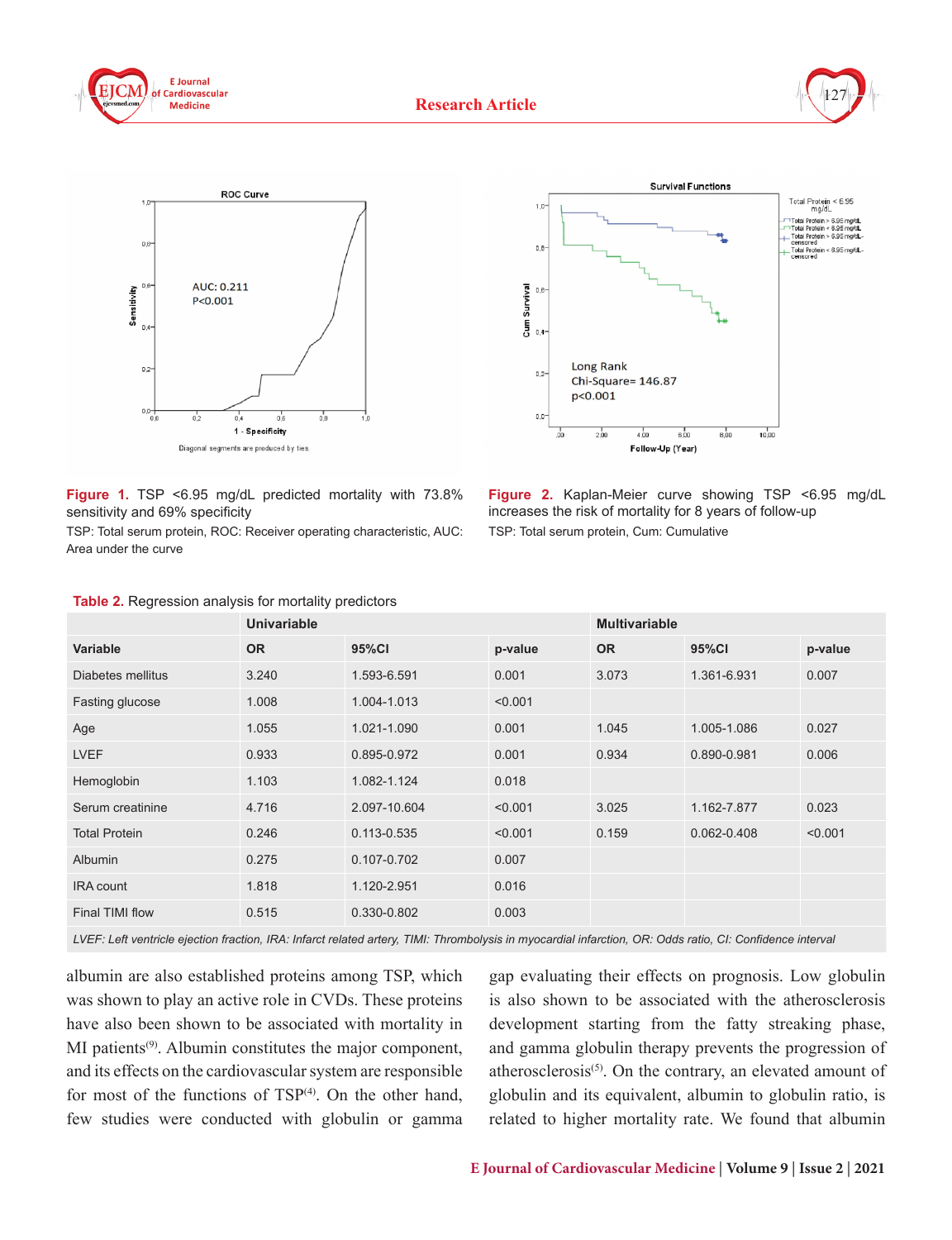



could not predict mortality independently. Our results have supported the fact that a decrease in globulin level increases mortality rate. Thus, it can be postulated that the globulin has more effects than known and plays an active role in the post-MI course. However, the predictive role of the alteration in the albumin level seems superior to that of the other proteins, yet further prospective studies are needed.

Albumin affects the cardiovascular system by regulating plasma oncotic pressure, microvascular permeability, maintenance of acid-base balance, and the transport of many endogenous and exogenous molecules $(3,9)$ . Hypoalbuminemia was demonstrated to be associated with elevated adverse outcomes in various clinical settings such as heart failure, stroke, peripheral artery disease, renal failure, and  $CAD<sup>(10,11)</sup>$ . Besides, albumin has a substantial role in the atherosclerotic process in line with following mechanisms: (I) Heparin-like platelet inhibition function, (II) Prostacyclin (PGI2), which is a natural vasodilator and platelet aggregation inhibitor and functions upon albumin concentration, and (III) Homocysteine, which is known to induce atherosclerosis and acts by binding to albumin. Therefore, a reduction in the albumin level diminishes the anti-atherosclerotic effects of PGI2 and homocysteine. Furthermore, hypoalbuminemia is shown to induce the new MI in patients with  $CAD<sup>(12)</sup>$ .

Albumin is a highly antioxidant component of TSP. STEMI causes cellular dysfunction by creating reactive oxygen species (ROS) followed by oxidative stress, and albumin absorbs these ROS radicals $(13)$ . In addition, bilirubin and nitric oxide, the antioxidant molecules, function depending on albumin. The decreased albumin is associated with elevated oxidative stress and consequent myocardial damage<sup> $(14)$ </sup>. Thus, a higher mortality rate, when the TSP level is lower, can be explained by decreased antioxidant activity. Meanwhile, albumin is also a negative acute-phase reactant inversely correlated with inflammation, and it is a marker of a potency of inflammatory response secondary to STEMI(15).

It is important to state that albumin has a substantial role in the pharmacokinetics of cardiovascular drugs, especially clopidogrel and aspirin. Previous experimental studies found that low albumin level was associated with aspirin resistance in CAD patients $(16,17)$ . Correspondingly, it can be asserted that lower TSP level is associated with decreased cardiovascular drug efficacy. Further studies regarding the relationship of TSP with cardiovascular pharmacology are needed.

Immune response initiates to repair myocardial damage just after MI. Immunoglobulins, cytokines, and complements have a crucial role in this immune response. It is established that patients with suppressed immunity are more vulnerable to future adverse clinical events after MI(5,18). Hence, it can be asserted that lower TSP is related to an inadequate immune response, which is associated with increased mortality. On the other hand, malnutrition was shown to be associated with poor outcomes in patients with malignancy, undergoing surgery, and with CAD in several studies<sup>(19,20)</sup>. For that purpose, albumin and albumin-based indices such as prognostic nutritional index, nutritional risk index, and mini nutritional assessment were used to predict outcomes in various clinical settings(21). With this respect, it could be argued that TSP is a better malnutrition marker than albumin or globulin alone.

#### **Study Limitations**

This is a single-center study with a limited number of patients. The effect of albumin level on mortality through possible reduction of drug efficacy was ignored. Secondly, the changes in patient-related cardiovascular risk factors, medications and device therapies, follow-up centers, and new interventions may affect adverse event rates over decades. Non-cardiovascular mortality may be higher than expected in 8 years.

## **Conclusion**

TSP is an independent predictor of all-cause mortality in patients with STEMI, who underwent p-PCI, during 8-year follow-up. It could be possible to improve the mortality rate by regulating the total protein level in these patients.